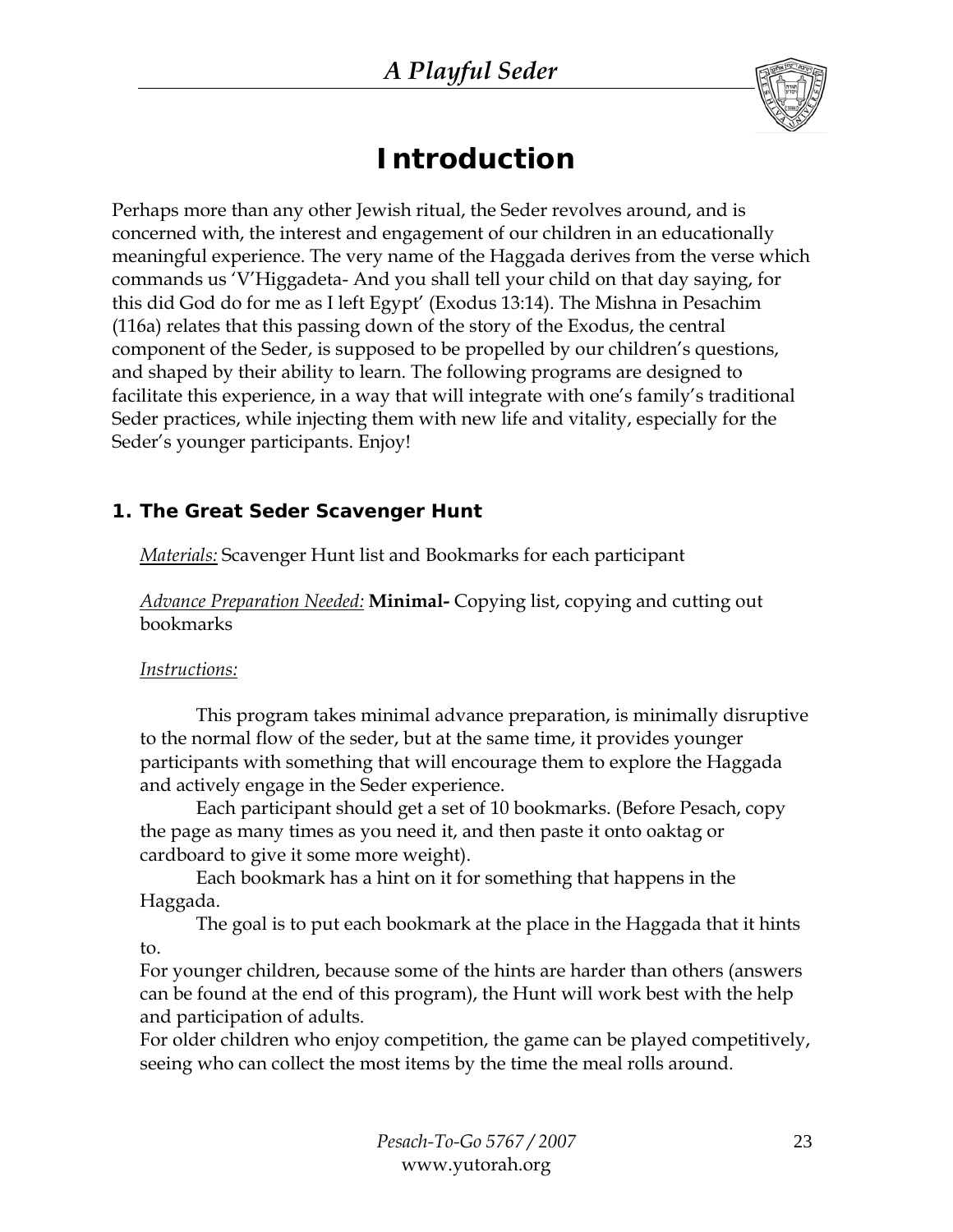

Many items can also be triggers for further conversation, and some questions to that end are included below.

- 1. Moshe is the main character in the Exodus story- why isn't he mentioned in the Haggada? What message does that send?
- 2. What is the difference between the questions of each of the 4 children? What is in common between them? What does this point to? What do these sons all have in common, and what differentiates them?
- 3. Why are these foods the 3 most important elements to mention? Why is eating so important on this night?
- 4. What does the giving of the Torah have to do with the 4 sons?
- 5. What was going on at this sleep-over? Why did all these Rabbis get together?
- 6. Was the Jewish people's population explosion in Egypt a blessing or a curse? Was it a good thing or a bad thing?
- 7. What do you think the Jews were thinking when they first went down to Egypt? What was it like for them?
- 8. What's the deeper meaning of Matza? What do we get out of Matza, other than a tummy-ache?
- 9. What do you have to thank and praise God for this year in your own life? Are there ways in which you were "freed"?
- 10. What is the relationship between Shabbat and Pesach?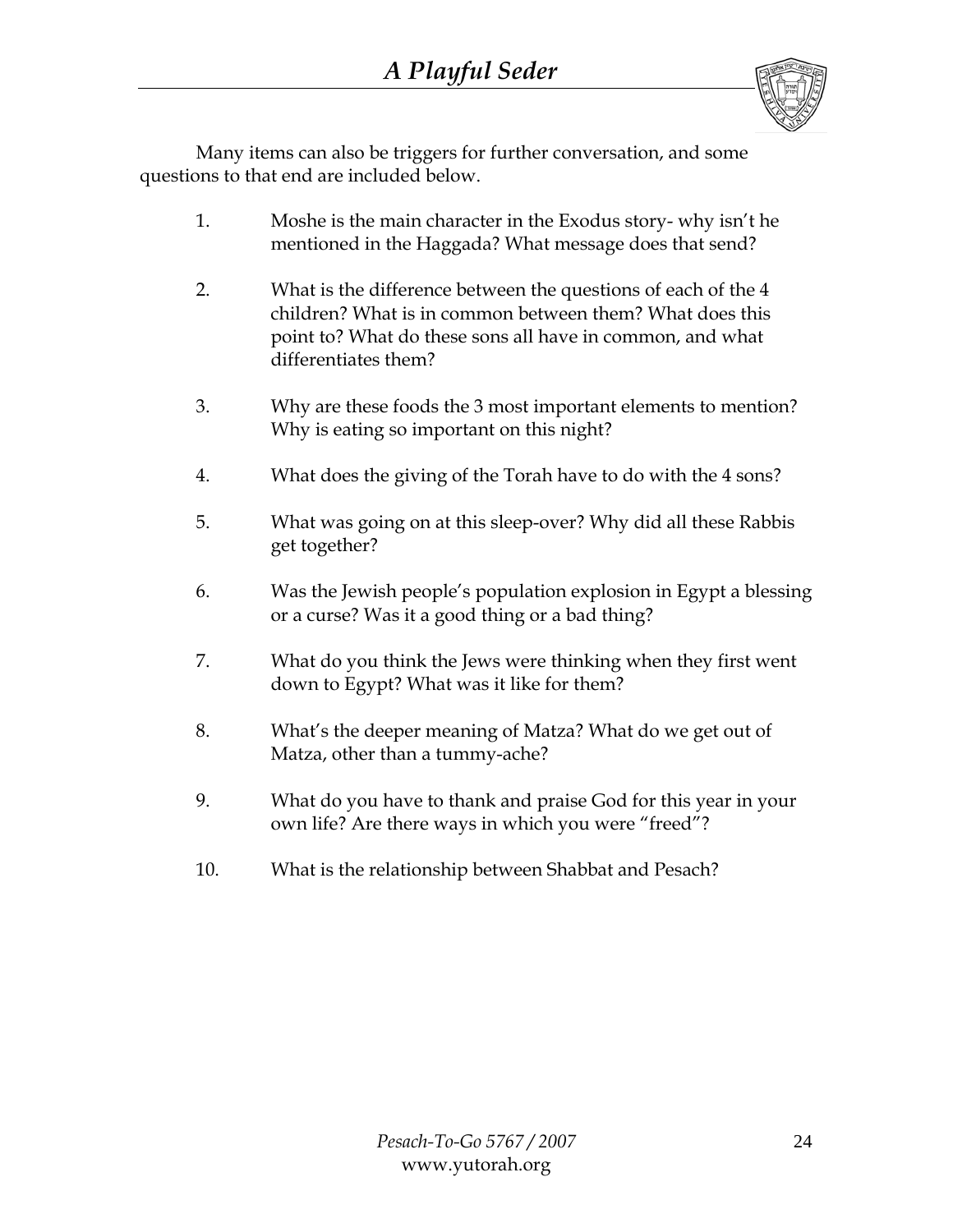*A Playful Seder* 





*Pesach-To-Go 5767 / 2007* www.yutorah.org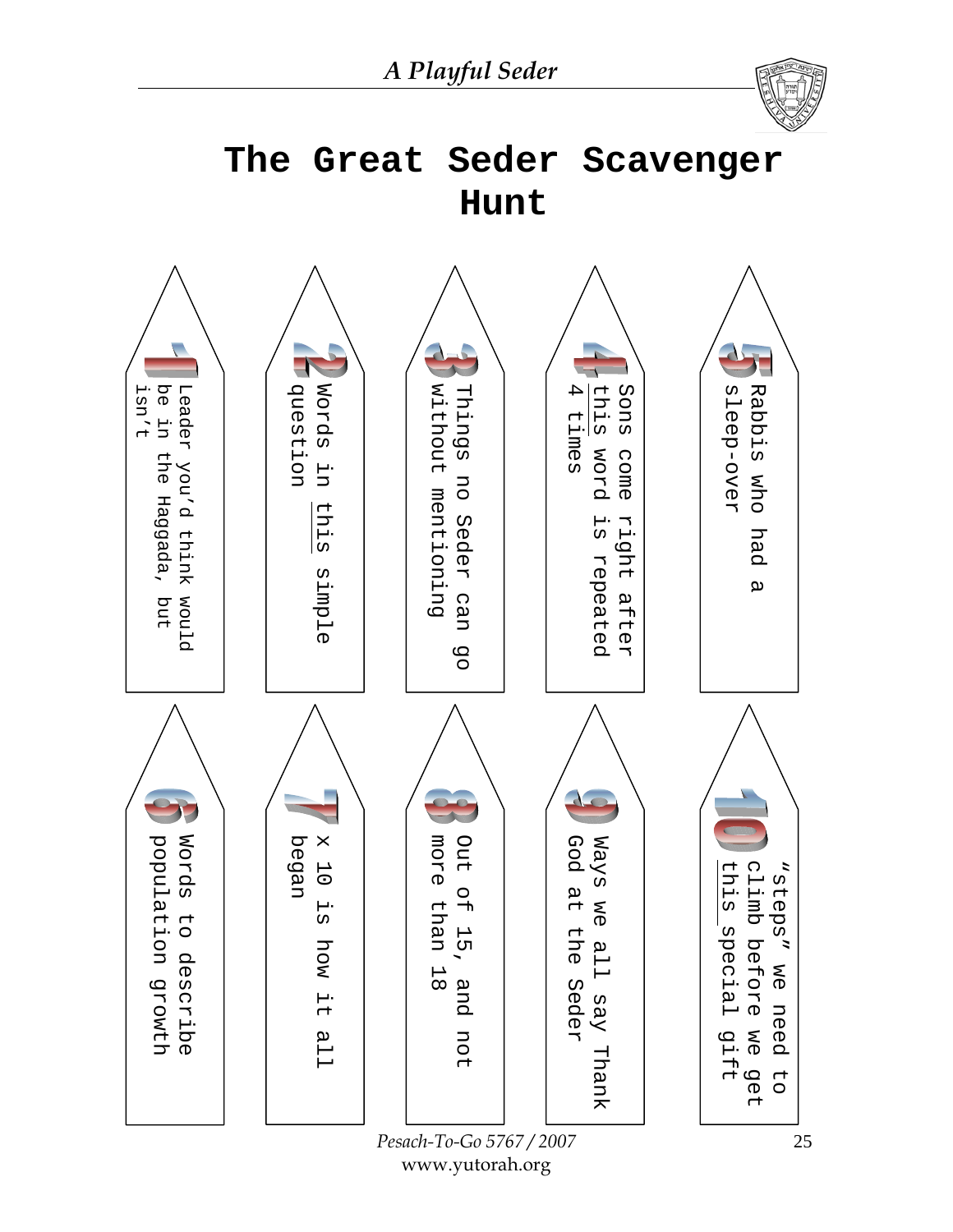

### 2. *Play-der*: The Seder Card game

#### *Materials:* Playing Cards

*Advance Preparation Needed:* Photocopy cards as needed, paste them onto construction paper or cardboard, and cut them out. More copies should be made of the last three cards (Split, Freedom and Plague- the REACTION cards) than of the other 15 (the ACTION cards).

#### *Instructions:*

Each player is dealt a hand of cards at the beginning of the Seder. You can decide how much time you're willing to allot for the game within the Seder and distribute cards accordingly. If you don't have a lot of time, you might want to give each participant only one ACTION card, and one or two of the REACTION cards, or even combine participants into teams of 2 or 3 and give that many cards to each team. If you do have time, you could give each participant 2 or 3 ACTION cards, and several REACTION cards.

A card can be played by any player any time it comes up in the Haggada. Most cards come up in some form many times. Players should be asked to justify their use of the card at that time.

**Example**: The Rechitza-Washing card can be played at U'Rechatz, and at Rachtza. If someone tries to play it at the mentioning of 'Dam, Esh, V'Timrot Ashan', they'd have to try to suggest that dipping your finger into wine is an ancient form of washing. Be flexibile, at your discretion!

When a player plays their card, they become the SEDER LEADER for that moment. As SEDER LEADER, they have the power to ask any one or several people at the Seder to answer a trivia question, a thinking question, or a joke, to sing a song, or perform some task (depending on what their card offers them). The questions and tasks on the card should be taken as SUGGESTIONS- the SEDER LEADER has the power to make up and ask any question or task that they wish (within reason, of course).

When asked to answer a question or perform a task by the SEDER LEADER, a player can choose to respond by playing one of their REACTION cards. These cards can be used to either 1) SPLIT the task with someone else who wasn't called on, 2) PLAGUE another player by sending the whole question/task over to them to handle or 3) Win your FREEDOM from your task.

Cards can only be played once. Once a card is played, it should be turned in.

The game is won when everyone has a fun, interactive and creative Seder.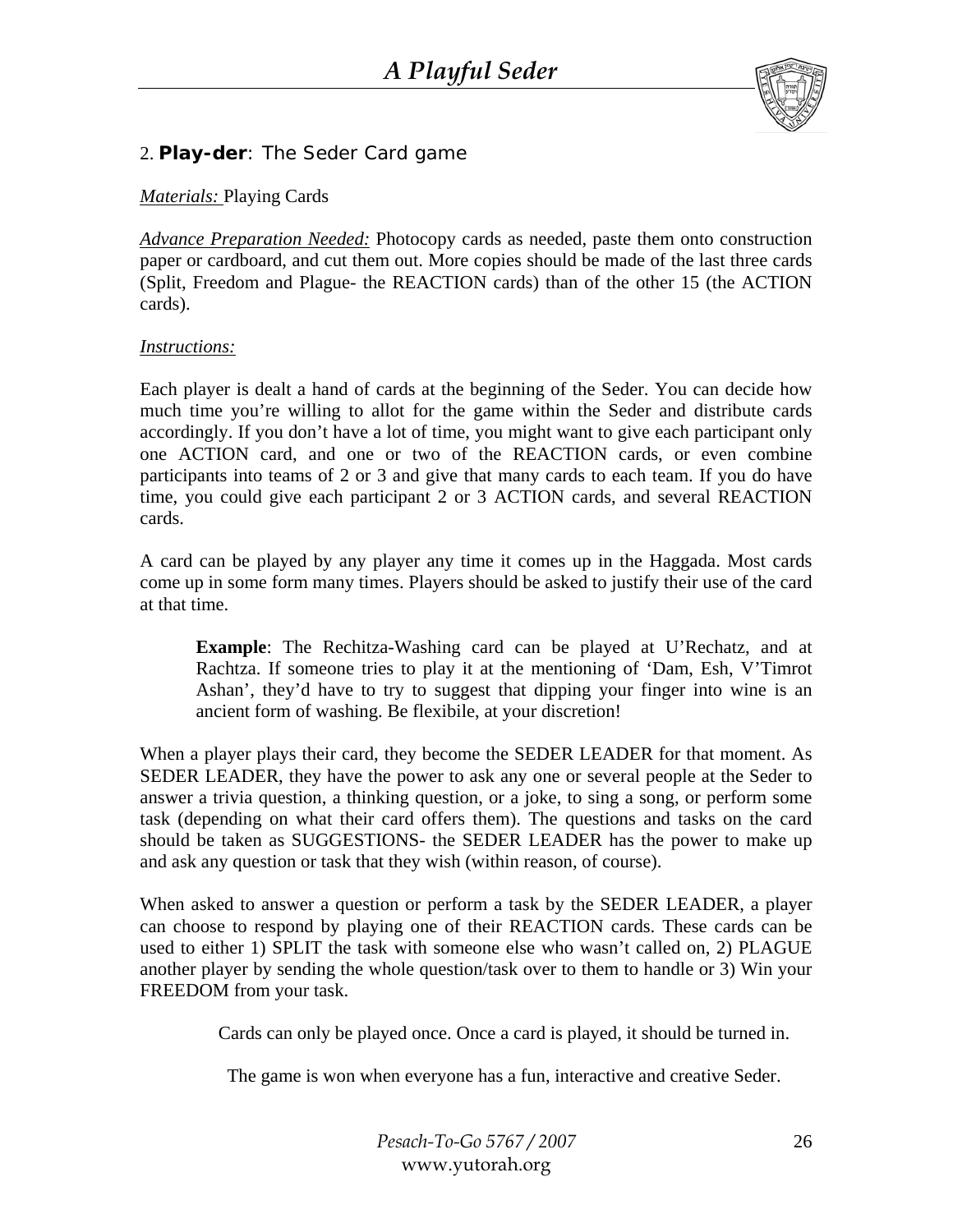# *A Playful Seder*



www.yutorah.org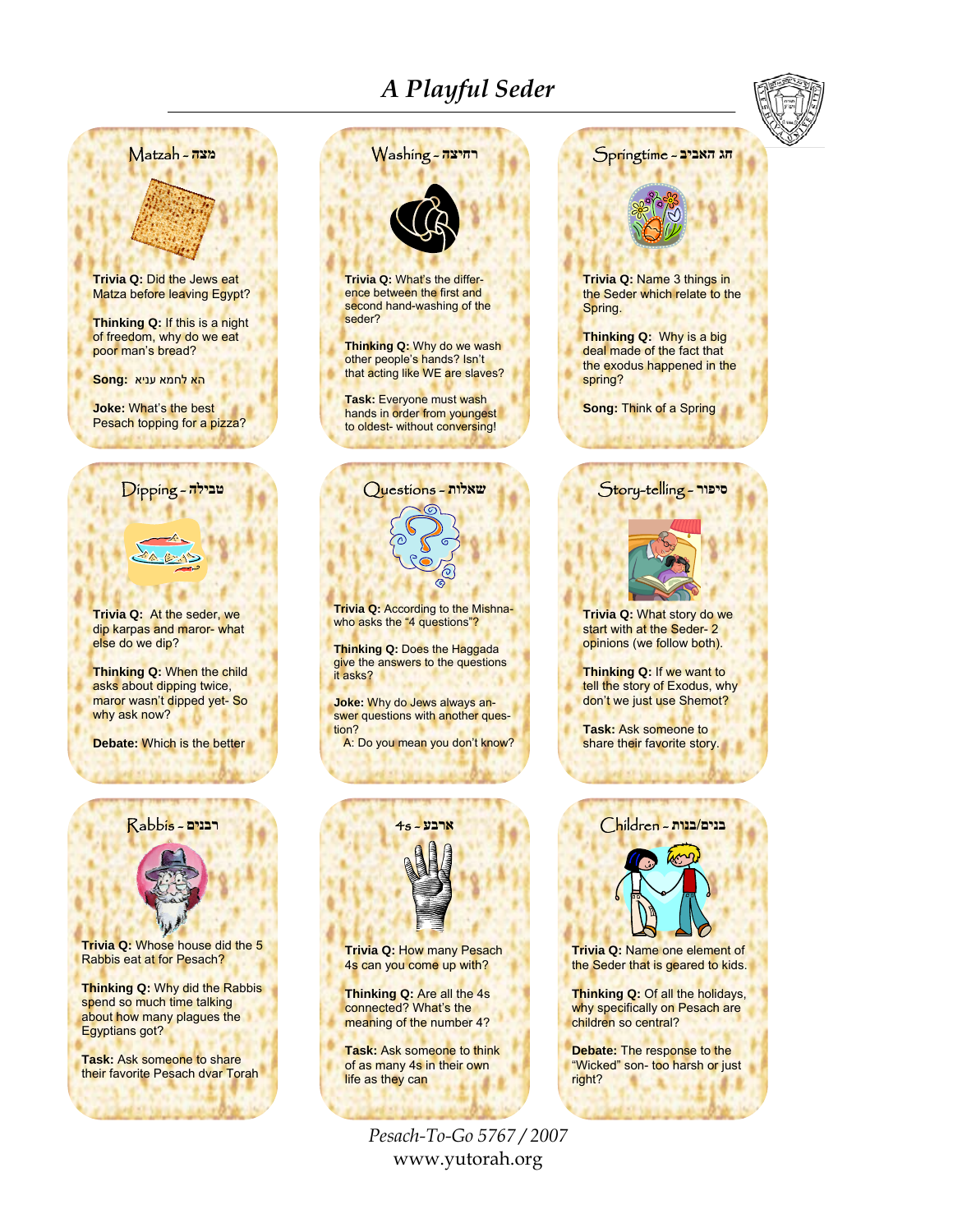# *A Playful Seder*





**Trivia Q:** How many plagues did Moshe do alone?

**Thinking Q:** Why 10 plagues? Couldn't God have done it in 1?

דם, צפרדע , **:Song** One Morning King Phar-



**Trivia Q:** What are the three things (2 bad, 1 good) that the Haggada says the Jews עובד ? were

**Thinking Q:** What does it mean that if we hadn't been freed from Egypt, we would still be slaves?



You're Free! Take a pass on the task you're given



**Trivia Q:** What reminders do we have during the Seder of the Korban Pesach?

**Thinking Q:** How do you think the Seder would be different if we had the Korban Pesach?

**Song:** Think of a song connected to the Beit HaMikdash.



PLAGUE Send your task onto someone else!

*Pesach-To-Go 5767 / 2007* www.yutorah.org